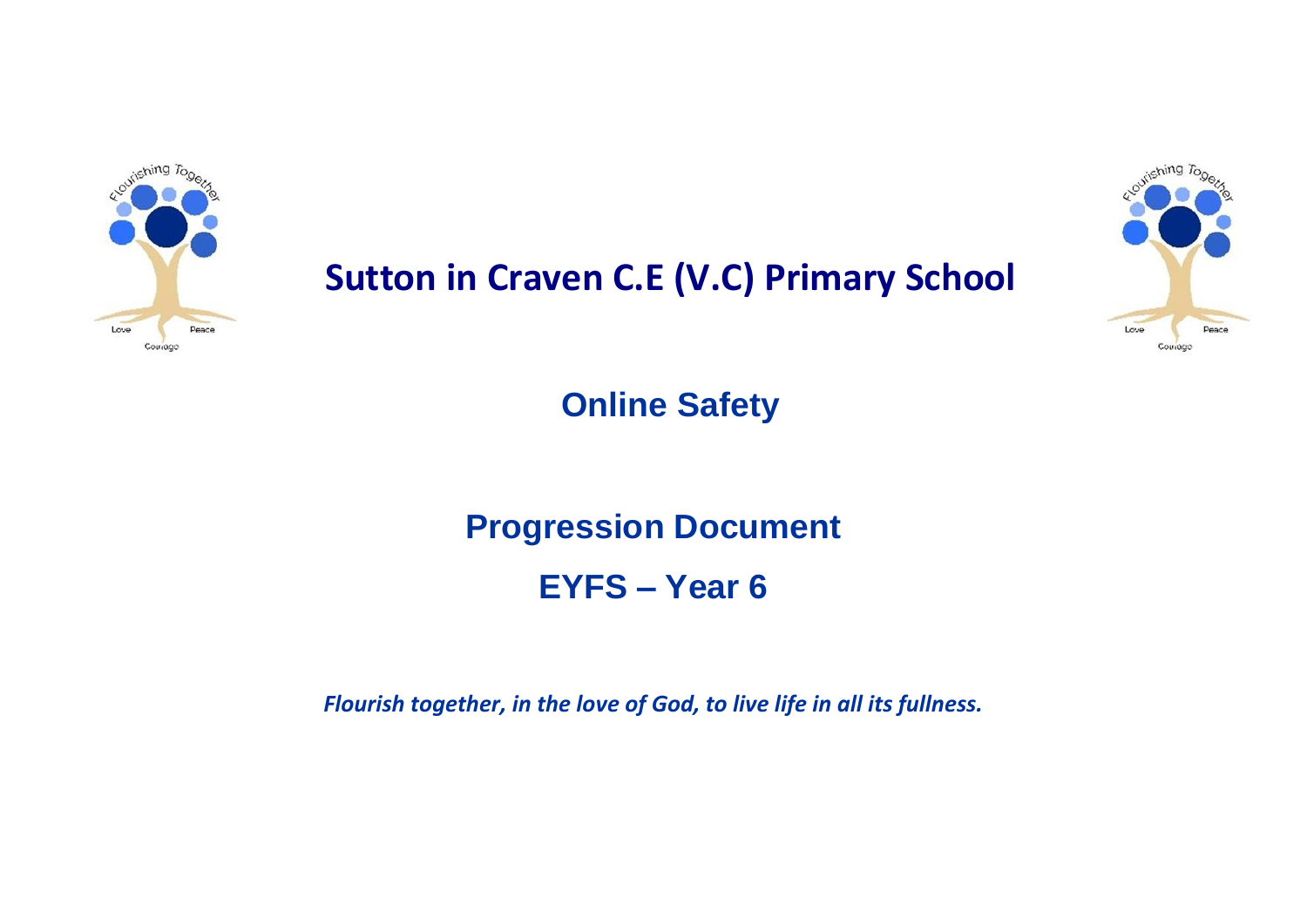|                                            | <b>Reception</b>                                                                                                                                                                                                | Year 1                                                                                                                                                                                                                                                                   | Year 2                                                                                                                                                                                                                                                                                            | Year <sub>3</sub>                                                                                                                                                                                                                                                                                                                | Year 4                                                                                                                                                                                                                                                                                                                                                                                                             | Year 5                                                                                                                                                                                                                                                                                                | Year <sub>6</sub>                                                                                                                                                                                                                                                                                                                                                                                                                                                                                                                 |
|--------------------------------------------|-----------------------------------------------------------------------------------------------------------------------------------------------------------------------------------------------------------------|--------------------------------------------------------------------------------------------------------------------------------------------------------------------------------------------------------------------------------------------------------------------------|---------------------------------------------------------------------------------------------------------------------------------------------------------------------------------------------------------------------------------------------------------------------------------------------------|----------------------------------------------------------------------------------------------------------------------------------------------------------------------------------------------------------------------------------------------------------------------------------------------------------------------------------|--------------------------------------------------------------------------------------------------------------------------------------------------------------------------------------------------------------------------------------------------------------------------------------------------------------------------------------------------------------------------------------------------------------------|-------------------------------------------------------------------------------------------------------------------------------------------------------------------------------------------------------------------------------------------------------------------------------------------------------|-----------------------------------------------------------------------------------------------------------------------------------------------------------------------------------------------------------------------------------------------------------------------------------------------------------------------------------------------------------------------------------------------------------------------------------------------------------------------------------------------------------------------------------|
| Self-image<br>and<br>identity              | To recognise,<br>online or offline,<br>that anyone can<br>say 'no' / 'please<br>stop' / 'I'll tell' /<br>'I'll ask' to<br>somebody who<br>makes them feel<br>sad,<br>uncomfortable,<br>embarrassed or<br>upset. | To recognise that<br>there may be<br>people online who<br>could make<br>someone feel sad,<br>embarrassed or<br>upset.<br>To know that If<br>something happens<br>that makes them<br>feel sad etc they<br>can speak to an<br>adult they trust<br>and how they can<br>help | I can explain<br>how other<br>people may<br>look and act<br>differently<br>online and<br>offline.<br>I can give<br>examples of<br>issues online<br>that might make<br>someone feel<br>sad, worried,<br>uncomfortable<br>or frightened; I<br>can give<br>examples of<br>how they might<br>get help | I can explain what<br>is meant by the<br>term 'identity'.<br>I can explain how<br>people can<br>represent<br>themselves in<br>different ways<br>online.<br>I can explain ways<br>in which someone<br>might change<br>their identity<br>depending on<br>what they are<br>doing online (e.g.<br>gaming; using an<br>avatar; social | I can explain how my online<br>identity can be different to<br>my offline identity.<br>I can describe positive ways<br>for someone to interact<br>with others online and<br>understand how this will<br>positively impact on how<br>others perceive them.<br>I can explain that others<br>online can pretend to be<br>someone else, including my<br>friends, and can suggest<br>reasons why they might do<br>this. | can explain how<br>identity online can<br>be copied, modified<br>or altered. I can<br>explain how people<br>can represent<br>themselves in<br>different ways<br>online.<br>I can demonstrate<br>how to make<br>responsible choices<br>about having an<br>online identity,<br>depending on<br>context. | I can identify and critically<br>evaluate online content<br>relating to gender, race,<br>religion, disability, culture<br>and other groups, and<br>explain why it is important<br>to challenge and reject<br>inappropriate<br>representations online.<br>I can describe issues online<br>that could make anyone<br>feel sad, worried,<br>uncomfortable or<br>frightened. I know and can<br>give examples of how to get<br>help, both on and offline. I<br>can explain the importance<br>of asking until I get the help<br>needed. |
| <b>Visual</b><br><b>Resource</b><br>ideas. | <b>Hectors World</b>                                                                                                                                                                                            | Jessie and friends                                                                                                                                                                                                                                                       | Lee and $Kim -$<br>Super<br>protectors                                                                                                                                                                                                                                                            | media) and why<br>Lee and $Kim -$<br>Super protectors                                                                                                                                                                                                                                                                            | Caught in the web                                                                                                                                                                                                                                                                                                                                                                                                  | Jigsaw                                                                                                                                                                                                                                                                                                | Jigsaw                                                                                                                                                                                                                                                                                                                                                                                                                                                                                                                            |
| <b>Vocabulary</b>                          | Online<br>Offline                                                                                                                                                                                               | Online<br>Offline                                                                                                                                                                                                                                                        | Online identity<br>Online<br>interaction                                                                                                                                                                                                                                                          | KS1 vocabulary and:<br>Avatar<br>Representation<br>Modification                                                                                                                                                                                                                                                                  |                                                                                                                                                                                                                                                                                                                                                                                                                    |                                                                                                                                                                                                                                                                                                       |                                                                                                                                                                                                                                                                                                                                                                                                                                                                                                                                   |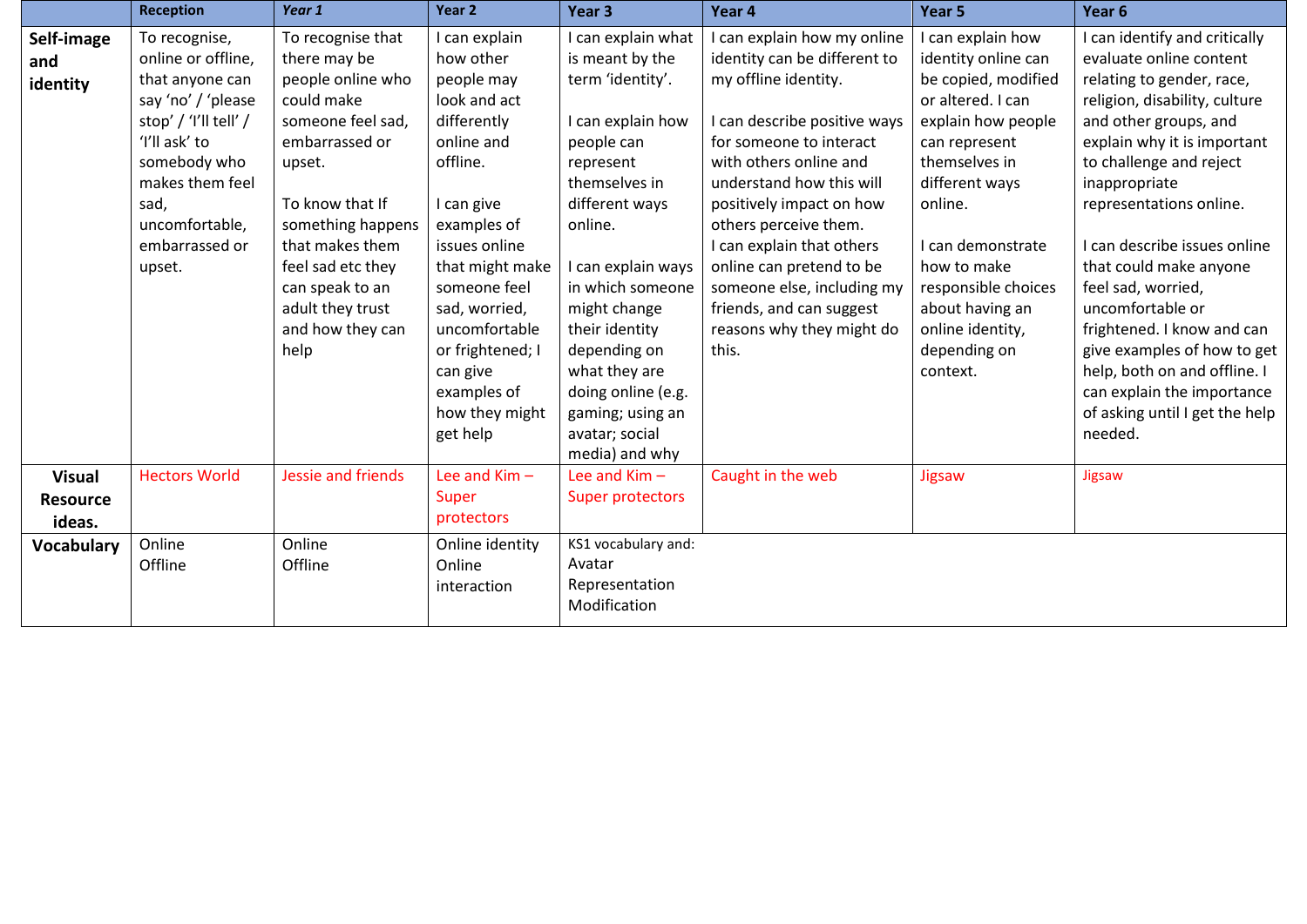|               | <b>Reception</b> | Year 1               | Year <sub>2</sub>    | Year 3                 | Year 4                | Year 5                  | Year 6                       |
|---------------|------------------|----------------------|----------------------|------------------------|-----------------------|-------------------------|------------------------------|
| Online        | I can recognise  | I can give examples  | I can give examples  | I can describe ways    | I can give examples   | I can give examples     | I can explain how sharing    |
| relationships | some ways in     | of when I should     | of how someone       | people who have        | of how to be          | of technology           | something online may         |
|               | which the        | ask permission to    | might use            | similar likes and      | respectful to others  | specific forms of       | have an impact either        |
|               | internet can be  | do something         | technology to        | interests can get      | online and describe   | communication (e.g.     | positively or negatively. I  |
|               | used to          | online and explain   | communicate with     | together online. I     | how to recognise      | emojis, memes and       | can describe how to be       |
|               | communicate.     | why this is          | others they don't    | can explain what it    | healthy and           | GIFs). I can explain    | kind and show respect for    |
|               |                  | important.           | also know offline    | means to 'know         | unhealthy online      | that there are some     | others online including      |
|               | I can give       |                      | and explain why      | someone' online and    | behaviours.           | people I                | the importance of            |
|               | examples of how  | I can use the        | this might be risky. | why this might be      |                       | communicate with        | respecting boundaries        |
|               | I (might) use    | internet with adult  | (e.g. email, online  | different from         | I can explain how     | online who may          | regarding what is shared     |
|               | technology to    | support to           | gaming, a pen-pal    | knowing someone        | content shared        | want to do me or        | about them online and        |
|               | communicate      | communicate with     | in another school /  | offline. I can explain | online may feel       | my friends harm. I      | how to support them if       |
|               | with people I    | people I know (e.g.  | country). I can      | what is meant by       | unimportant to one    | can recognise that      | others do not. I can         |
|               | know.            | video call apps or   | explain who I        | 'trusting someone      | person but may be     | this is not my / our    | describe how things          |
|               |                  | services).           | should ask before    | online', why this is   | important to other    | fault. I can describe   | shared privately online      |
|               |                  |                      | sharing things       | different from 'liking | people's thoughts     | some of the ways        | can have unintended          |
|               |                  | I can explain why it | about myself or      | someone online',       | feelings and beliefs. | people may be           | consequences for others.     |
|               |                  | is important to be   | others online. I can | and why it is          |                       | involved in online      | e.g. screen-grabs. I can     |
|               |                  | considerate and      | describe different   | important to be        |                       | communities and         | explain that taking or       |
|               |                  | kind to people       | ways to ask for,     | careful about who to   |                       | describe how they       | sharing inappropriate        |
|               |                  | online and to        | give, or deny my     | trust online including |                       | might collaborate       | images of someone (e.g.      |
|               |                  | respect their        | permission online    | what information       |                       | constructively with     | embarrassing images),        |
|               |                  | choices.             | and can identify     | and content they are   |                       | others and make         | even if they say it is okay, |
|               |                  |                      | who can help me if   | trusted with. I can    |                       | positive                | may have an impact for       |
|               |                  | I can explain why    | I am not sure. I can | explain why            |                       | contributions. (e.g.    | the sharer and others;       |
|               |                  | things one person    | explain why I have   | someone may            |                       | gaming                  | and who can help if          |
|               |                  | finds funny or sad   | a right to say 'no'  | change their mind      |                       | communities or          | someone is worried about     |
|               |                  | online may not       | or 'I will have to   | about trusting         |                       | social media            | this.                        |
|               |                  | always be seen in    | ask someone'. I can  | anyone with            |                       | groups). I can          |                              |
|               |                  | the same way by      | explain who can      | something if they      |                       | explain how             |                              |
|               |                  | others.              | help me if I feel    | feel nervous,          |                       | someone can get         |                              |
|               |                  |                      | under pressure to    | uncomfortable or       |                       | help if they are        |                              |
|               |                  |                      | agree to something   | worried. I can         |                       | having problems         |                              |
|               |                  |                      | I am unsure about    | explain how            |                       | and identify when to    |                              |
|               |                  |                      | or don't want to     | someone's feelings     |                       | tell a trusted adult. I |                              |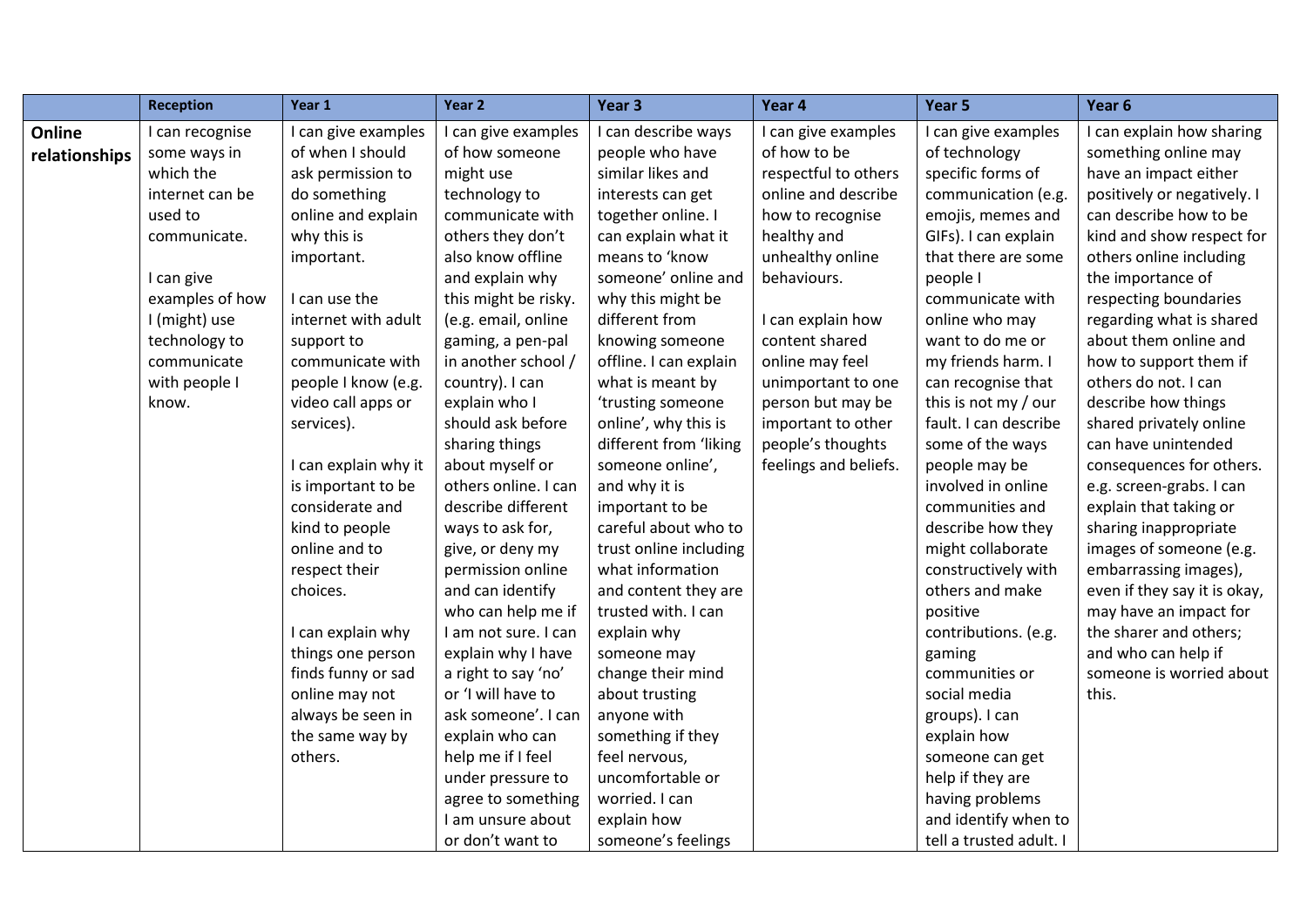|                   |                      |                     | do. I can identify  | can be hurt by what        |                   | can demonstrate      |        |
|-------------------|----------------------|---------------------|---------------------|----------------------------|-------------------|----------------------|--------|
|                   |                      |                     | who can help me if  | is said or written         |                   | how to support       |        |
|                   |                      |                     | something happens   | online. I can explain      |                   | others (including    |        |
|                   |                      |                     | online without my   | the importance of          |                   | those who are        |        |
|                   |                      |                     | consent. I can      | giving and gaining         |                   | having difficulties) |        |
|                   |                      |                     | explain how it may  | permission before          |                   | online.              |        |
|                   |                      |                     | make others feel if | sharing things             |                   |                      |        |
|                   |                      |                     | I do not ask their  | online; how the            |                   |                      |        |
|                   |                      |                     | permission or       | principles of sharing      |                   |                      |        |
|                   |                      |                     | ignore their        | online is the same as      |                   |                      |        |
|                   |                      |                     | answers before      | sharing offline e.g.       |                   |                      |        |
|                   |                      |                     | sharing something   | sharing images and         |                   |                      |        |
|                   |                      |                     | about them online.  | videos.                    |                   |                      |        |
|                   |                      |                     | I can explain why I |                            |                   |                      |        |
|                   |                      |                     | should always ask a |                            |                   |                      |        |
|                   |                      |                     | trusted adult       |                            |                   |                      |        |
|                   |                      |                     | before clicking     |                            |                   |                      |        |
|                   |                      |                     | 'yes', 'agree' or   |                            |                   |                      |        |
|                   |                      |                     | 'accept' online.    |                            |                   |                      |        |
| <b>Visual</b>     | <b>Hectors World</b> | Jessie and friends  | Lee and $Kim -$     | Lee and Kim - Super        | Caught in the web | Jigsaw               | Jigsaw |
| <b>Resource</b>   |                      |                     | Super protectors    | protectors                 |                   |                      |        |
| ideas.            |                      |                     |                     |                            |                   |                      |        |
| <b>Vocabulary</b> | Online               | Online              | Online              | KS1 vocabulary and:        |                   |                      |        |
|                   | communication        | communication       | communication       | Content                    |                   |                      |        |
|                   |                      | Permission          | Permission          | Respect                    |                   |                      |        |
|                   |                      | Video call/facetime | Video call/facetime | Emojis                     |                   |                      |        |
|                   |                      |                     |                     | Memes                      |                   |                      |        |
|                   |                      | Respect             | Respect             | <b>GIFs</b>                |                   |                      |        |
|                   |                      |                     | Email               | In app communication       |                   |                      |        |
|                   |                      |                     | Social Media        | Screen grabs/ screen shots |                   |                      |        |
|                   |                      |                     | Sharing             |                            |                   |                      |        |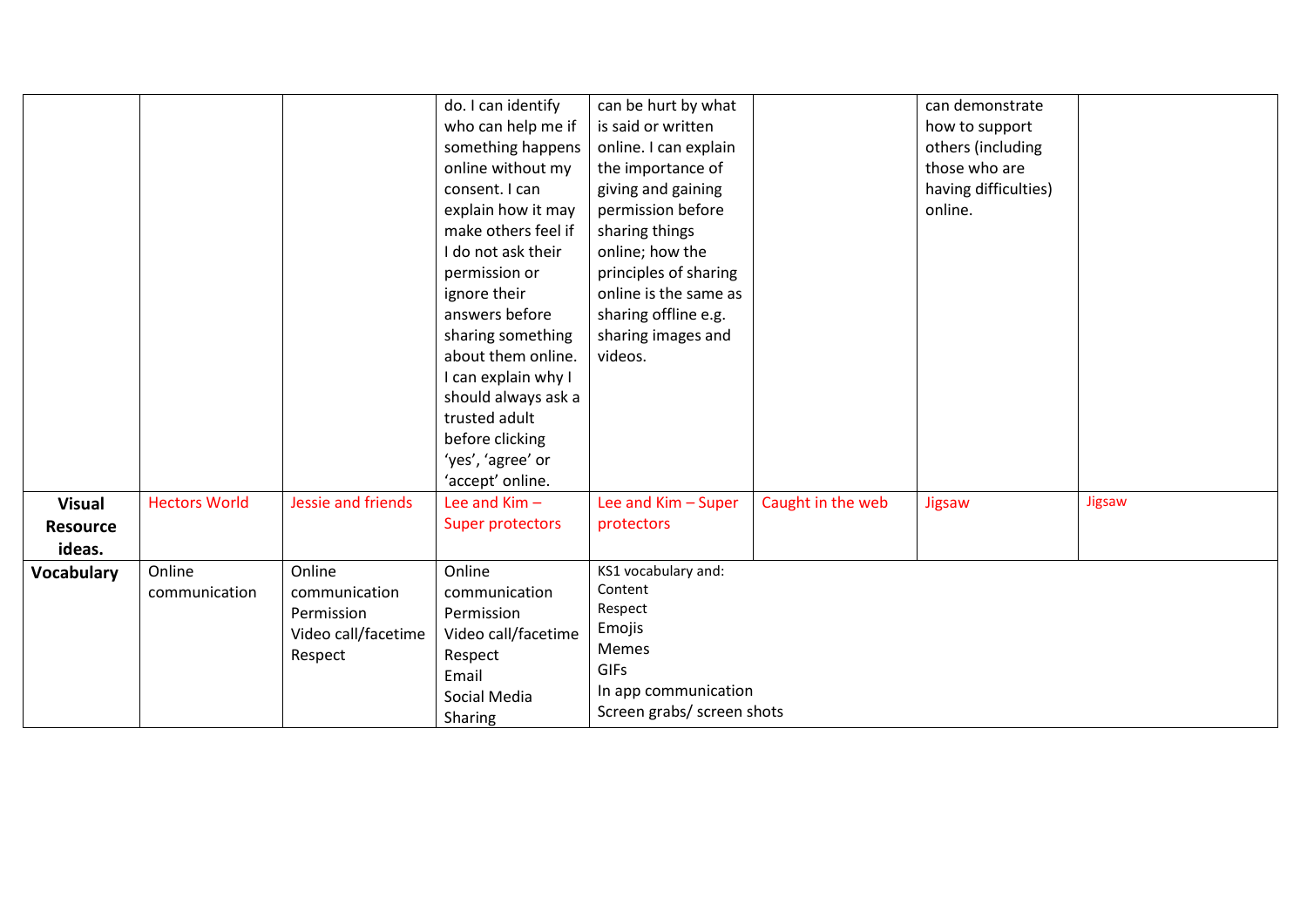|                                            | <b>Reception</b>                                                         | Year 1                                                                                                                                                                                        | Year <sub>2</sub>                                                                                                                                                                                                                                                                             | Year 3                                                                                                                                                                                                                                                                                                                                                                         | Year 4                                                                                                                                                                                                                              | Year 5                                                                                                                                                                                                                                                                                   | Year 6                                                                                                                                                                                                                                            |
|--------------------------------------------|--------------------------------------------------------------------------|-----------------------------------------------------------------------------------------------------------------------------------------------------------------------------------------------|-----------------------------------------------------------------------------------------------------------------------------------------------------------------------------------------------------------------------------------------------------------------------------------------------|--------------------------------------------------------------------------------------------------------------------------------------------------------------------------------------------------------------------------------------------------------------------------------------------------------------------------------------------------------------------------------|-------------------------------------------------------------------------------------------------------------------------------------------------------------------------------------------------------------------------------------|------------------------------------------------------------------------------------------------------------------------------------------------------------------------------------------------------------------------------------------------------------------------------------------|---------------------------------------------------------------------------------------------------------------------------------------------------------------------------------------------------------------------------------------------------|
| Online<br>reputation                       | I can identify<br>ways that I can<br>put information<br>on the internet. | I can describe what<br>information I<br>should not put<br>online without<br>asking a trusted<br>adult first.<br>I can recognise that<br>information can<br>stay online and<br>could be copied | I can explain how<br>information put<br>online about<br>someone can last<br>for a long time.<br>I can describe how<br>anyone's online<br>information could<br>be seen by others.<br>I know who to talk<br>to if something has<br>been put online<br>without consent or<br>if it is incorrect. | I can explain how to<br>search for<br>information about<br>others online.<br>I can give examples<br>of what anyone may<br>or may not be willing<br>to share about<br>themselves online.<br>I can explain the<br>need to be careful<br>before sharing<br>anything personal.<br>I can explain who<br>someone can ask if<br>they are unsure<br>about putting<br>something online. | I can describe how to<br>find out information<br>about others by<br>searching online.<br>I can explain ways<br>that some of the<br>information about<br>anyone online could<br>have been created,<br>copied or shared by<br>others. | I can search for<br>information about<br>an individual online<br>and summarise the<br>information found.<br>I can describe ways<br>that information<br>about anyone<br>online can be used<br>by others to make<br>judgments about an<br>individual and why<br>these may be<br>incorrect. | I can explain the ways in<br>which anyone can<br>develop a positive online<br>reputation.<br>I can explain strategies<br>anyone can use to protect<br>their 'digital personality'<br>and online reputation,<br>including degrees of<br>anonymity. |
| <b>Visual</b><br><b>Resource</b><br>ideas. | <b>Hectors World</b>                                                     | Jessie and friends                                                                                                                                                                            | Lee and $Kim -$<br>Super protectors                                                                                                                                                                                                                                                           | Lee and Kim - Super<br>protectors                                                                                                                                                                                                                                                                                                                                              | Caught in the web                                                                                                                                                                                                                   | Jigsaw                                                                                                                                                                                                                                                                                   | Jigsaw                                                                                                                                                                                                                                            |
| Vocabulary                                 | Personal<br>information                                                  | Personal<br>information<br>Trusted adult                                                                                                                                                      | Personal<br>information<br>Public<br>Trusted adult<br>Consent                                                                                                                                                                                                                                 | KS1 vocabulary and:<br>Personal information<br><b>Online Sharing</b><br>Online reputation<br>Digital personality<br>Anonymity<br>Digital footprint<br>Social Media                                                                                                                                                                                                             |                                                                                                                                                                                                                                     |                                                                                                                                                                                                                                                                                          |                                                                                                                                                                                                                                                   |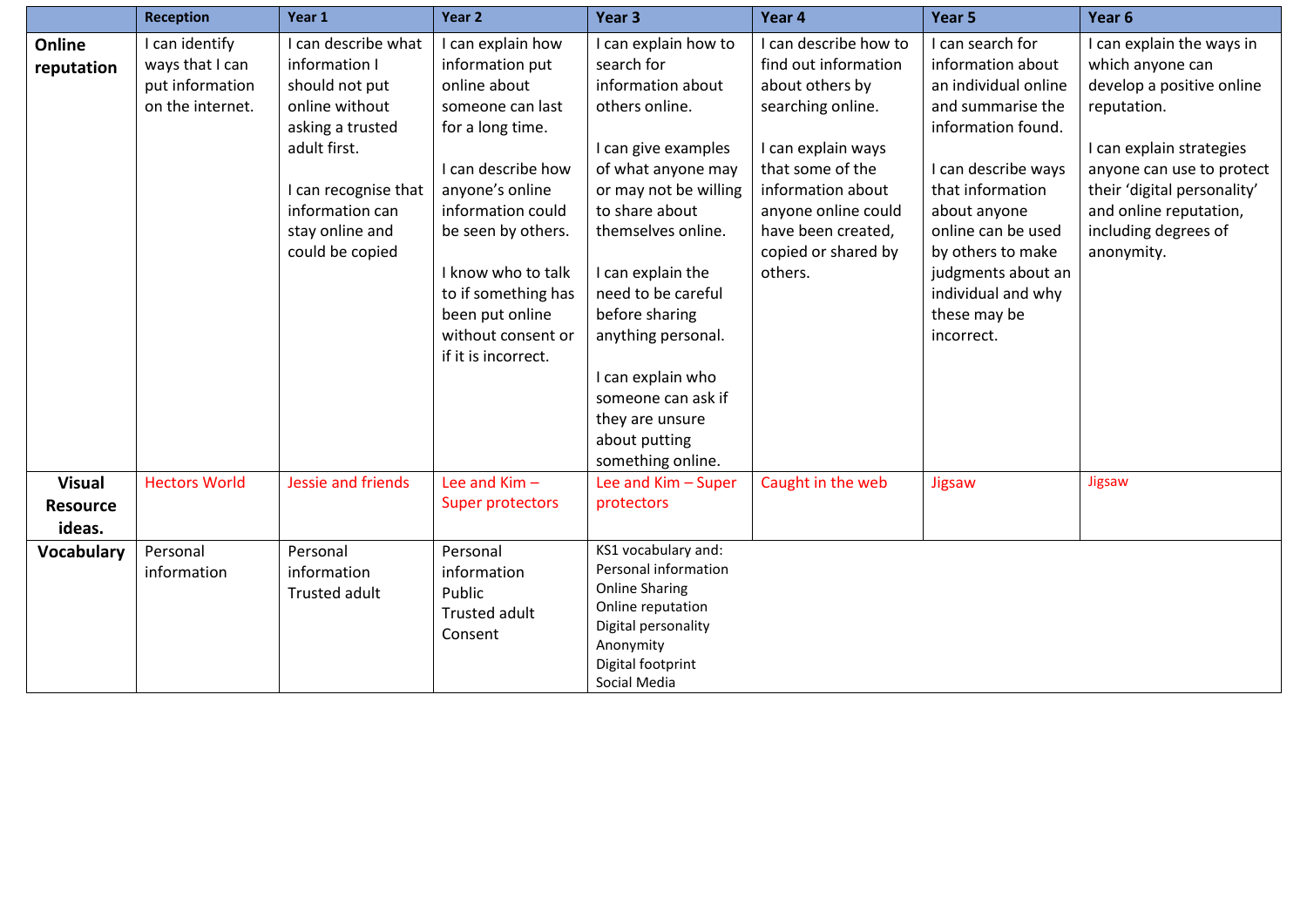|                    | <b>Reception</b>                                                                                                                       | Year 1                                                                                                     | Year 2                                                                                                                                                                                                                                                                     | Year <sub>3</sub>                                                                                                                                                                                                                    | Year 4                                                                                                                                                                                                                                                                                                                                                       | Year 5                                                                                                                                                                                                                                                                                                                                                                                                            | Year 6                                                                                                                                                                                                                                     |
|--------------------|----------------------------------------------------------------------------------------------------------------------------------------|------------------------------------------------------------------------------------------------------------|----------------------------------------------------------------------------------------------------------------------------------------------------------------------------------------------------------------------------------------------------------------------------|--------------------------------------------------------------------------------------------------------------------------------------------------------------------------------------------------------------------------------------|--------------------------------------------------------------------------------------------------------------------------------------------------------------------------------------------------------------------------------------------------------------------------------------------------------------------------------------------------------------|-------------------------------------------------------------------------------------------------------------------------------------------------------------------------------------------------------------------------------------------------------------------------------------------------------------------------------------------------------------------------------------------------------------------|--------------------------------------------------------------------------------------------------------------------------------------------------------------------------------------------------------------------------------------------|
| Online<br>bullying | I can describe<br>ways that some<br>people can be<br>unkind online.<br>I can offer<br>examples of how<br>this can make<br>others feel. | I can describe<br>how to behave<br>online in ways<br>that do not upset<br>others and can<br>give examples. | I can explain what<br>bullying is, how<br>people may bully<br>others and how<br>bullying can make<br>someone feel.<br>I can explain why<br>anyone who<br>experiences bullying<br>is not to blame.<br>I can talk about how<br>anyone experiencing<br>bullying can get help. | I can describe<br>appropriate ways to<br>behave towards<br>other people online<br>and why this is<br>important.<br>I can give examples<br>of how bullying<br>behaviour could<br>appear online and<br>how someone can<br>get support. | I can explain why<br>people need to<br>think carefully<br>about how content<br>they post might<br>affect others, their<br>feelings and how it<br>may affect how<br>others feel about<br>them (their<br>reputation).<br>I can describe ways<br>people can be<br>bullied through a<br>range of media (e.g.<br>image, video, text,<br>chat).<br>I can recognise | I can recognise online<br>bullying can be<br>different to bullying<br>in the physical world<br>and can describe<br>some of those<br>differences.<br>I can describe how<br>what one person<br>perceives as playful<br>joking and teasing<br>(including 'banter')<br>might be experienced<br>by others as bullying.<br>I can explain how<br>anyone can get help if<br>they are being bullied<br>online and identify | I can describe how to<br>capture bullying content<br>as evidence (e.g screen-<br>grab, URL, profile) to<br>share with others who<br>can help me.<br>I can explain how<br>someone would report<br>online bullying in<br>different contexts. |
|                    |                                                                                                                                        |                                                                                                            |                                                                                                                                                                                                                                                                            |                                                                                                                                                                                                                                      | when someone is<br>upset, hurt or angry<br>online.                                                                                                                                                                                                                                                                                                           | when to tell a trusted<br>adult.<br>I can identify a range<br>of ways to report<br>concerns and access<br>support both in                                                                                                                                                                                                                                                                                         |                                                                                                                                                                                                                                            |
|                    |                                                                                                                                        |                                                                                                            |                                                                                                                                                                                                                                                                            |                                                                                                                                                                                                                                      |                                                                                                                                                                                                                                                                                                                                                              | school and at home<br>about online bullying.<br>I can explain how to<br>block abusive users. I<br>can describe the<br>helpline services<br>which can help                                                                                                                                                                                                                                                         |                                                                                                                                                                                                                                            |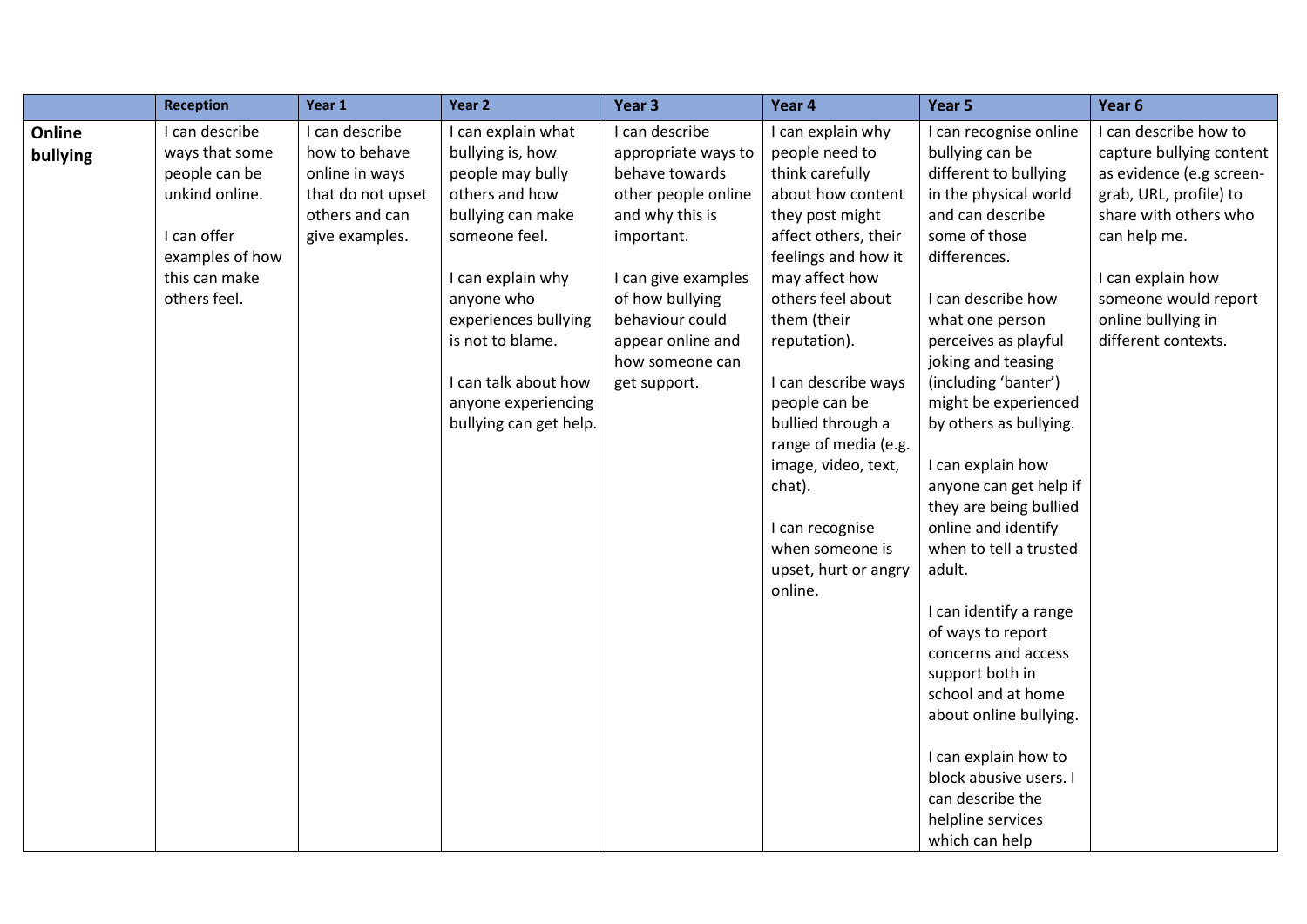|                                            |                        |                        |                                          |                                                                                                                                                                      |                   | people experiencing<br>bullying, and how to<br>access them (e.g.<br>Childline or The Mix) |        |
|--------------------------------------------|------------------------|------------------------|------------------------------------------|----------------------------------------------------------------------------------------------------------------------------------------------------------------------|-------------------|-------------------------------------------------------------------------------------------|--------|
| <b>Visual</b><br><b>Resource</b><br>ideas. | <b>Hectors World</b>   | Jessie and friends     | Lee and $Kim -$<br>Super protectors      | Lee and $Kim -$<br>Super protectors                                                                                                                                  | Caught in the web | Jigsaw                                                                                    | Jigsaw |
| Vocabulary                                 | <b>Online Bullying</b> | <b>Online Bullying</b> | Think before you<br>post<br>Social media | KS1 vocabulary and:<br>Online content<br>Online reputation<br>Live streaming<br>Online chat and video<br>Banter<br>Blocking<br>Screen grab/screen shot<br><b>URL</b> |                   |                                                                                           |        |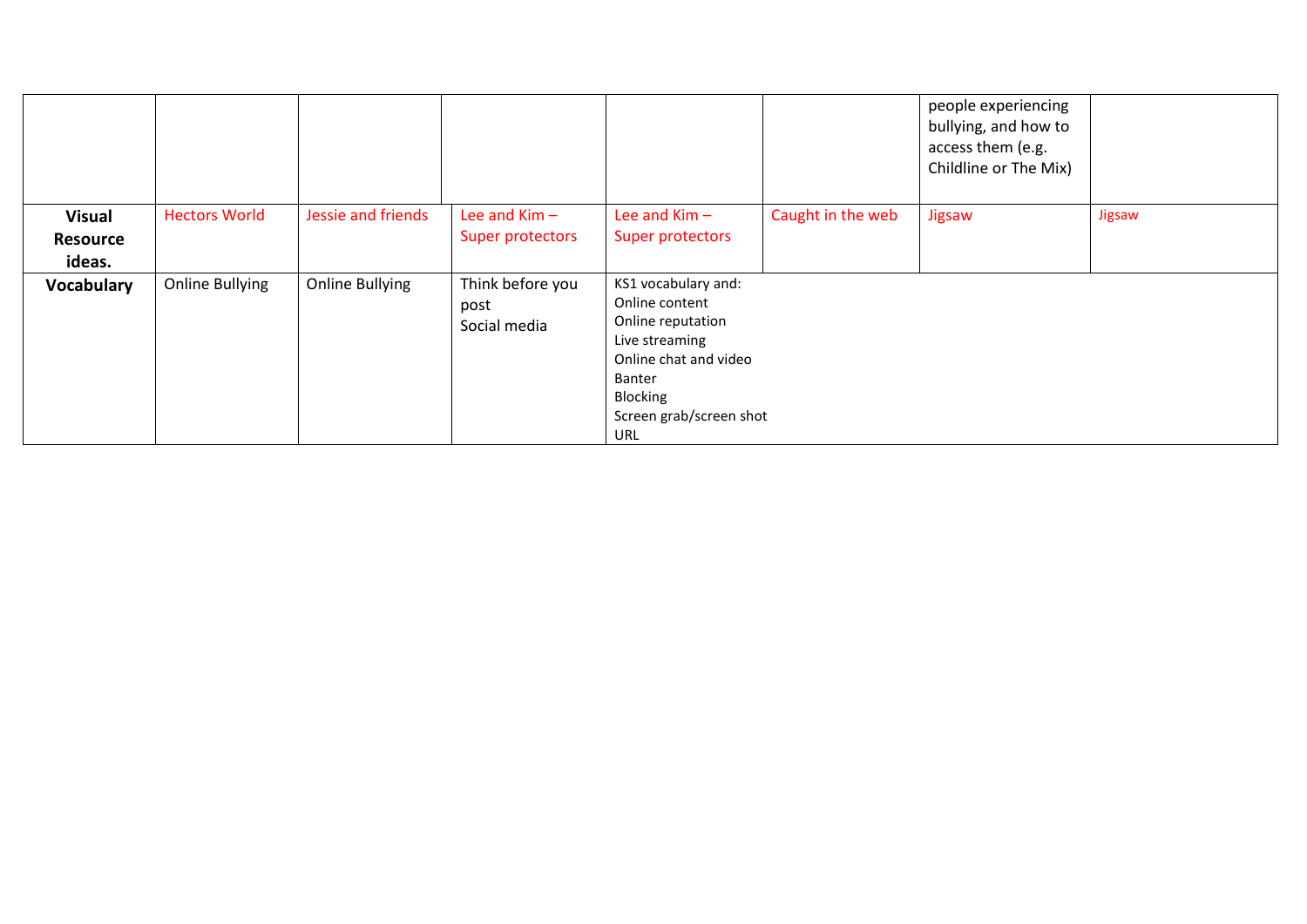|                 | <b>Reception</b>  | Year 1             | Year <sub>2</sub>     | Year 3                | Year 4                | Year 5                 | Year 6                      |
|-----------------|-------------------|--------------------|-----------------------|-----------------------|-----------------------|------------------------|-----------------------------|
| <b>Managing</b> | I can talk about  | I can give simple  | I can use simple      | I can explain what    | I can analyse         | I can explain the      | I can explain how search    |
| online          | how to use the    | examples of how    | keywords in search    | autocomplete is       | information to        | benefits and           | engines work and how        |
| information     | internet as a way | to find            | engines.              | and how to choose     | make a judgement      | limitations of using   | results are selected and    |
|                 | of finding        | information using  |                       | the best suggestion.  | about probable        | different types of     | ranked.                     |
|                 | information       | digital            | I can demonstrate     |                       | accuracy and I        | search technologies    |                             |
|                 | online.           | technologies, e.g. | how to navigate a     | I can explain how     | understand why it     | e.g. voice-activation  | I can explain how to use    |
|                 |                   | search engines,    | simple webpage to     | the internet can be   | is important to       | search engine. I can   | search technologies         |
|                 | I can identify    | voice activated    | get to information I  | used to sell and buy  | make my own           | explain how some       | effectively.                |
|                 | devices I could   | searching).        | need (e.g. home,      | things. I can explain | decisions regarding   | technology can         |                             |
|                 | use to access     |                    | forward, back         | the difference        | content and that      | limit the              | I can describe how some     |
|                 | information on    | I know /           | buttons; links, tabs  | between a 'belief',   | my decisions are      | information I aim      | online information can be   |
|                 | the internet.     | understand that    | and sections).        | an 'opinion' and a    | respected by          | presented with e.g.    | opinion and can offer       |
|                 |                   | we can encounter   |                       | 'fact. and can give   | others. I can         | voice-activated        | examples.                   |
|                 |                   | a range of things  | I can explain what    | examples of how       | describe how to       | searching giving       |                             |
|                 |                   | online including   | voice activated       | and where they        | search for            | one result. I can      | I can explain how and why   |
|                 |                   | things we like and | searching is and how  | might be shared       | information within    | explain what is        | some people may present     |
|                 |                   | don't like as well | it might be used, and | online, e.g. in       | a wide group of       | meant by 'being        | 'opinions' as 'facts'; why  |
|                 |                   | as things which    | know it is not a real | videos, memes,        | technologies and      | sceptical'; I can give | the popularity of an        |
|                 |                   | are real or make   | person (e.g. Alexa,   | posts, news stories   | make a judgement      | examples of when       | opinion or the              |
|                 |                   | believe / a joke.  | Google Now, Siri).    | etc.                  | about the probable    | and why it is          | personalities of those      |
|                 |                   |                    |                       |                       | accuracy (e.g. social | important to be        | promoting it does not       |
|                 |                   | I know how to get  | I can explain the     | I can explain that    | media, image sites,   | 'sceptical'. I can     | necessarily make it true,   |
|                 |                   | help from a        | difference between    | not all opinions      | video sites). I can   | evaluate digital       | fair or perhaps even legal. |
|                 |                   | trusted adult if   | things that are       | shared may be         | describe some of      | content and can        |                             |
|                 |                   | we see content     | imaginary, 'made up'  | accepted as true or   | the methods used      | explain how to         | I can define the terms      |
|                 |                   | that makes us      | or 'make believe'     | fair by others (e.g.  | to encourage          | make choices about     | 'influence', 'manipulation' |
|                 |                   | feel sad,          | and things that are   | monsters under the    | people to buy         | what is trustworthy    | and 'persuasion' and        |
|                 |                   | uncomfortable      | 'true' or 'real'.     | bed).                 | things online (e.g.   | e.g. differentiating   | explain how someone         |
|                 |                   | worried or         |                       |                       | advertising offers;   | between adverts        | might encounter these       |
|                 |                   | frightened.        | I can explain why     | I can describe and    | in-app purchases,     | and search results. I  | online (e.g. advertising    |
|                 |                   |                    | some information I    | demonstrate how       | pop-ups) and can      | can explain key        | and 'ad targeting' and      |
|                 |                   |                    | find online may not   | we can get help       | recognise some of     | concepts including:    | targeting for fake news).   |
|                 |                   |                    | be real or true.      | from a trusted adult  | these when they       | information,           |                             |
|                 |                   |                    |                       | if we see content     | appear online. I can  | reviews, fact,         |                             |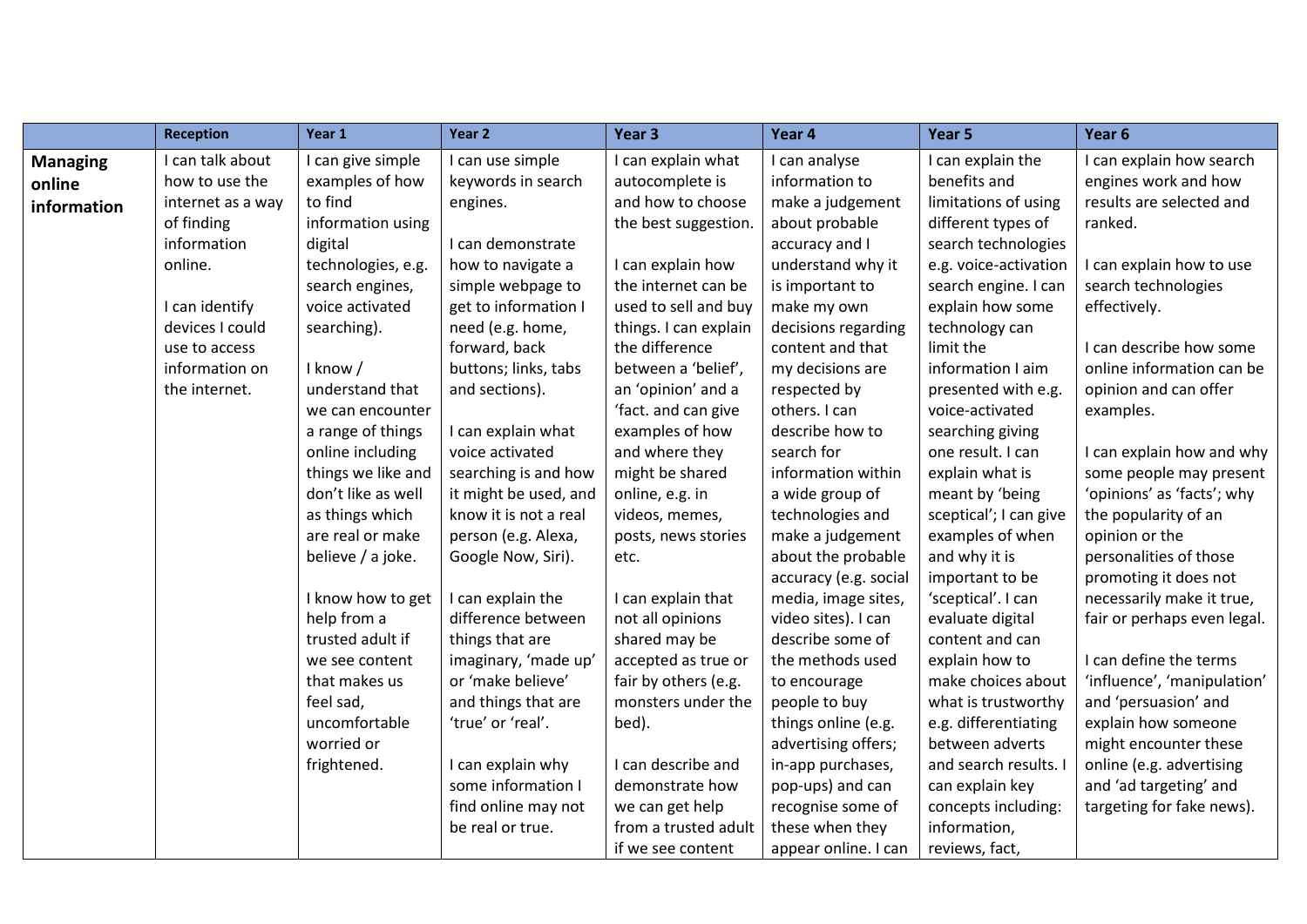|                                            |                                                     |                                                              |                                                                                    | that makes us feel<br>sad, uncomfortable<br>worried or<br>frightened.                                                                             | explain why lots of<br>people sharing the<br>same opinions or<br>beliefs online do<br>not make those<br>opinions or beliefs<br>true. I can explain<br>that technology can<br>be designed to act<br>like or impersonate<br>living things (e.g.<br>bots) and describe<br>what the benefits<br>and the risks might<br>be. I can explain<br>what is meant by<br>fake news e.g. why<br>some people will<br>create stories or<br>alter photographs<br>and put them<br>online to pretend<br>something is true<br>when it isn't. | opinion, belief,<br>validity, reliability<br>and evidence. I can<br>identify ways the<br>internet can draw<br>us to information<br>for different<br>agendas, e.g.<br>website<br>notifications, pop-<br>ups, targeted ads. | I understand the concept<br>of persuasive design and<br>how it can be used to<br>influences peoples'<br>choices |
|--------------------------------------------|-----------------------------------------------------|--------------------------------------------------------------|------------------------------------------------------------------------------------|---------------------------------------------------------------------------------------------------------------------------------------------------|--------------------------------------------------------------------------------------------------------------------------------------------------------------------------------------------------------------------------------------------------------------------------------------------------------------------------------------------------------------------------------------------------------------------------------------------------------------------------------------------------------------------------|---------------------------------------------------------------------------------------------------------------------------------------------------------------------------------------------------------------------------|-----------------------------------------------------------------------------------------------------------------|
| <b>Visual</b><br><b>Resource</b><br>ideas. | <b>Hectors World</b>                                | Jessie and friends                                           | Lee and Kim - Super<br>protectors                                                  | Lee and $Kim -$<br>Super protectors                                                                                                               | Caught in the web                                                                                                                                                                                                                                                                                                                                                                                                                                                                                                        | Jigsaw                                                                                                                                                                                                                    | Jigsaw                                                                                                          |
| Vocabulary                                 | Devices<br>Online<br>Offline<br>Information<br>fact | Search engine<br>Alexa<br>Siri<br>Voice activated<br>devices | Search engine<br>Webpage<br>Web browser<br>Refresh<br>Open tab/s<br>Fact & fiction | KS1 vocabulary and:<br>Autocomplete<br>Videos<br>Audio recordings<br>Memes<br>Fact, opinion and belief<br>Online content<br>Accurate<br>Fake news |                                                                                                                                                                                                                                                                                                                                                                                                                                                                                                                          |                                                                                                                                                                                                                           |                                                                                                                 |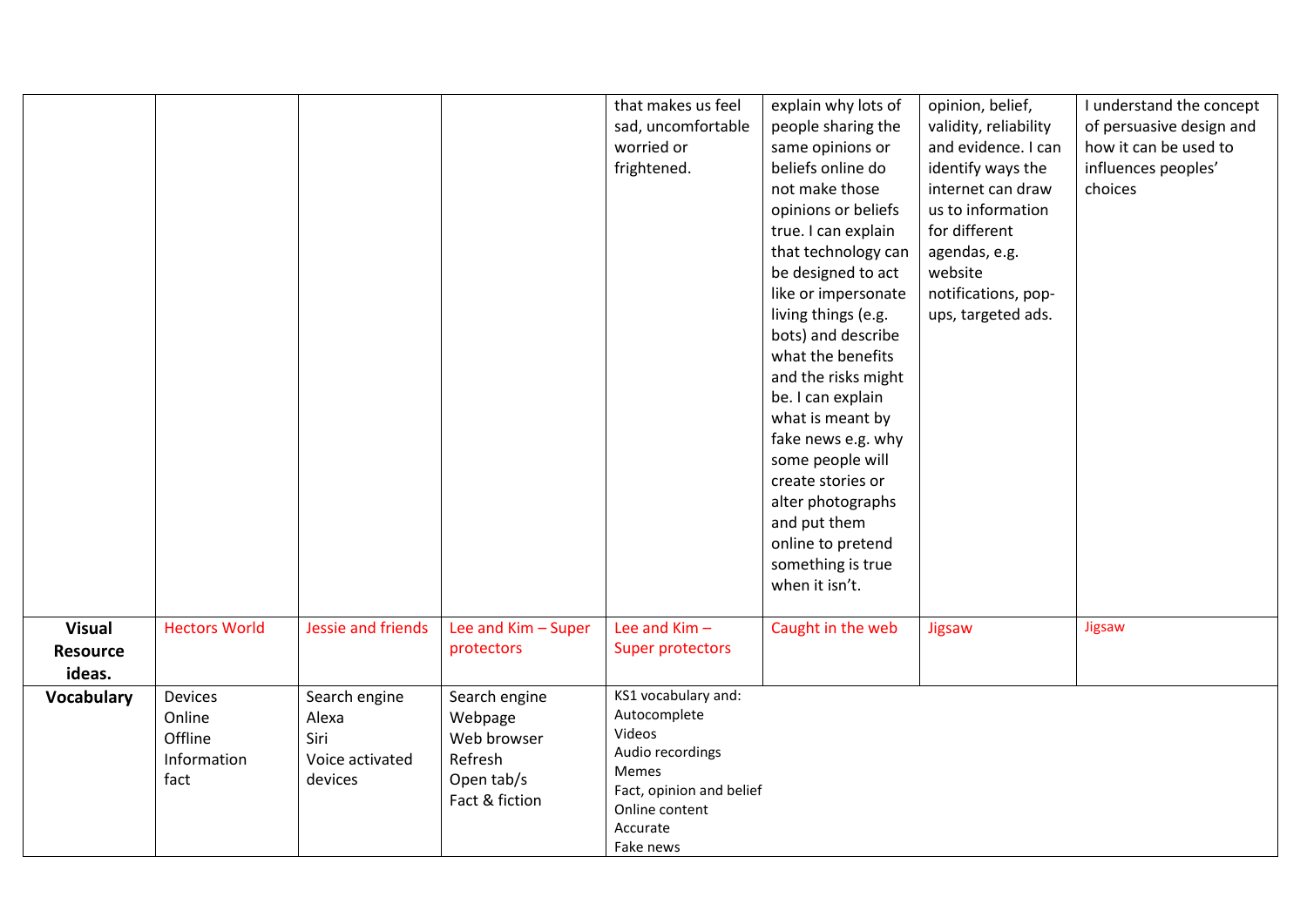| Por<br>uns<br>$\overline{a}$<br>auu |
|-------------------------------------|
|-------------------------------------|

|                      | <b>Reception</b> | Year 1              | Year 2                | Year 3               | Year 4               | Year 5                | Year 6                      |
|----------------------|------------------|---------------------|-----------------------|----------------------|----------------------|-----------------------|-----------------------------|
| Health,              | I can identify   | I can explain rules | I can say how those   | I can explain why    | I can explain how    | I can describe ways   | I can describe common       |
| <b>Wellbeing and</b> | rules that help  | to keep myself      | rules / guides can    | spending too much    | using technology     | technology can        | systems that regulate age-  |
| lifestyle            | keep us safe and | safe when using     | help anyone           | time using           | can be a distraction | affect health and     | related content (e.g. PEGI, |
|                      | healthy in and   | technology both     | accessing online      | technology can       | from other things,   | well-being both       | BBFC, parental warnings)    |
|                      | beyond the home  | in and beyond the   | technologies.         | sometimes have a     | in both a positive   | positively (e.g.      | and describe their          |
|                      | when using       | home.               |                       | negative impact on   | and negative way.    | mindfulness apps)     | purpose.                    |
|                      | technology.      |                     | I can explain simple  | anyone, e.g. mood,   |                      | and negatively.       |                             |
|                      |                  |                     | guidance for using    | sleep, body,         | I can identify times |                       | I recognise and can         |
|                      | I can give some  |                     | technology in         | relationships.       | or situations when   | I can describe some   | discuss the pressures that  |
|                      | simple examples  |                     | different             |                      | someone may need     | strategies, tips or   | technology can place on     |
|                      | of these rules.  |                     | environments and      | I can give some      | to limit the amount  | advice to promote     | someone and how / when      |
|                      |                  |                     | settings e.g.         | examples of both     | of time they use     | health and            | they could manage this.     |
|                      |                  |                     | accessing online      | positive and         | technology.          | wellbeing with        |                             |
|                      |                  |                     | technologies in       | negative activities  |                      | regards to            | I can recognise features of |
|                      |                  |                     | public places and the | where it is easy to  | I can suggest        | technology.           | persuasive design and       |
|                      |                  |                     | home environment.     | spend a lot of time  | strategies to help   |                       | how they are used to        |
|                      |                  |                     |                       | engaged (e.g. doing  | with limiting this   | I recognise the       | keep users engaged          |
|                      |                  |                     |                       | homework, games,     | time.                | benefits and risks of | (current and future use).   |
|                      |                  |                     |                       | films, videos).      |                      | accessing             |                             |
|                      |                  |                     |                       |                      |                      | information about     | I can assess and action     |
|                      |                  |                     |                       | I can explain why    |                      | health and well-      | different strategies to     |
|                      |                  |                     |                       | some online          |                      | being online and      | limit the impact of         |
|                      |                  |                     |                       | activities have age  |                      | how we should         | technology on health (e.g.  |
|                      |                  |                     |                       | restrictions, why it |                      | balance this with     | night-shift mode, regular   |
|                      |                  |                     |                       | is important to      |                      | talking to trusted    | breaks, correct posture,    |
|                      |                  |                     |                       | follow them and      |                      | adults and            | sleep, diet and exercise).  |
|                      |                  |                     |                       | know who I can talk  |                      | professionals.        |                             |
|                      |                  |                     |                       | to if others         |                      |                       |                             |
|                      |                  |                     |                       | pressure me to       |                      | I can explain how     |                             |
|                      |                  |                     |                       | watch or do          |                      | and why some apps     |                             |
|                      |                  |                     |                       | something online     |                      | and games may         |                             |
|                      |                  |                     |                       | that makes me feel   |                      | request or take       |                             |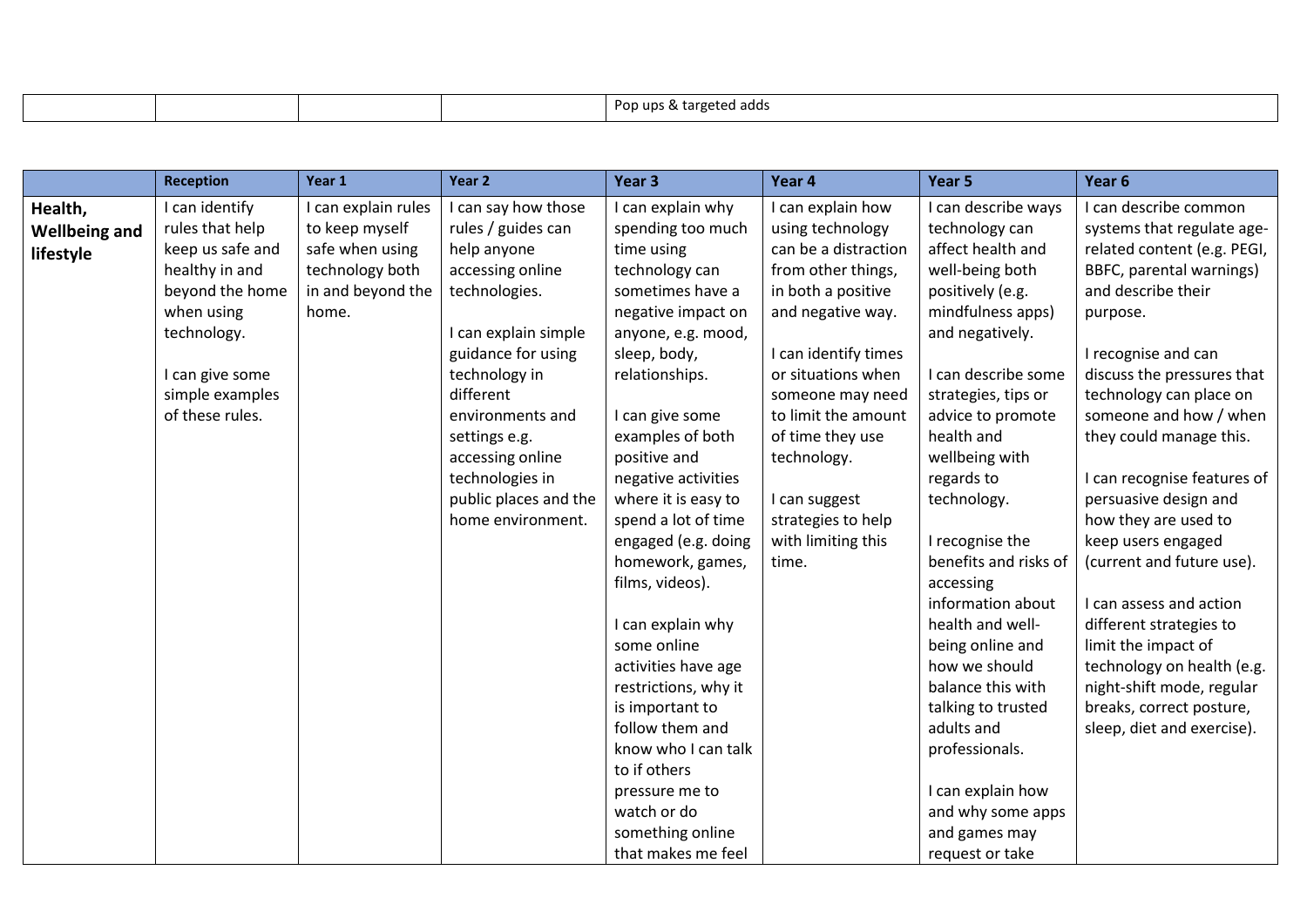|                   |                          |                    |                     | uncomfortable (e.g.                      |                   | payment for          |        |  |  |
|-------------------|--------------------------|--------------------|---------------------|------------------------------------------|-------------------|----------------------|--------|--|--|
|                   |                          |                    |                     | age restricted                           |                   | additional content   |        |  |  |
|                   |                          |                    |                     | gaming or web                            |                   | (e.g. in-app         |        |  |  |
|                   |                          |                    |                     | sites).                                  |                   | purchases,           |        |  |  |
|                   |                          |                    |                     |                                          |                   | lootboxes) and       |        |  |  |
|                   |                          |                    |                     |                                          |                   | explain the          |        |  |  |
|                   |                          |                    |                     |                                          |                   | importance of        |        |  |  |
|                   |                          |                    |                     |                                          |                   | seeking permission   |        |  |  |
|                   |                          |                    |                     |                                          |                   | from a trusted adult |        |  |  |
|                   |                          |                    |                     |                                          |                   | before purchasing.   |        |  |  |
| <b>Visual</b>     | <b>Hectors World</b>     | Jessie and friends | Lee and Kim - Super | Lee and $Kim -$                          | Caught in the web | Jigsaw               | Jigsaw |  |  |
| <b>Resource</b>   |                          |                    | protectors          | Super protectors                         |                   |                      |        |  |  |
| ideas.            |                          |                    |                     |                                          |                   |                      |        |  |  |
| <b>Vocabulary</b> | Devices                  |                    |                     | KS1 vocabulary and:                      |                   |                      |        |  |  |
|                   | Internet                 |                    |                     | Restrictions                             |                   |                      |        |  |  |
|                   | Online and offline games |                    |                     | Well being                               |                   |                      |        |  |  |
|                   |                          |                    |                     | Mental health                            |                   |                      |        |  |  |
|                   |                          |                    |                     | In app content                           |                   |                      |        |  |  |
|                   |                          |                    |                     | Pop ups                                  |                   |                      |        |  |  |
|                   |                          |                    |                     | <b>PEGI Ratings</b>                      |                   |                      |        |  |  |
|                   |                          |                    |                     | BBFC - British board film classification |                   |                      |        |  |  |
|                   | Night mode               |                    |                     |                                          |                   |                      |        |  |  |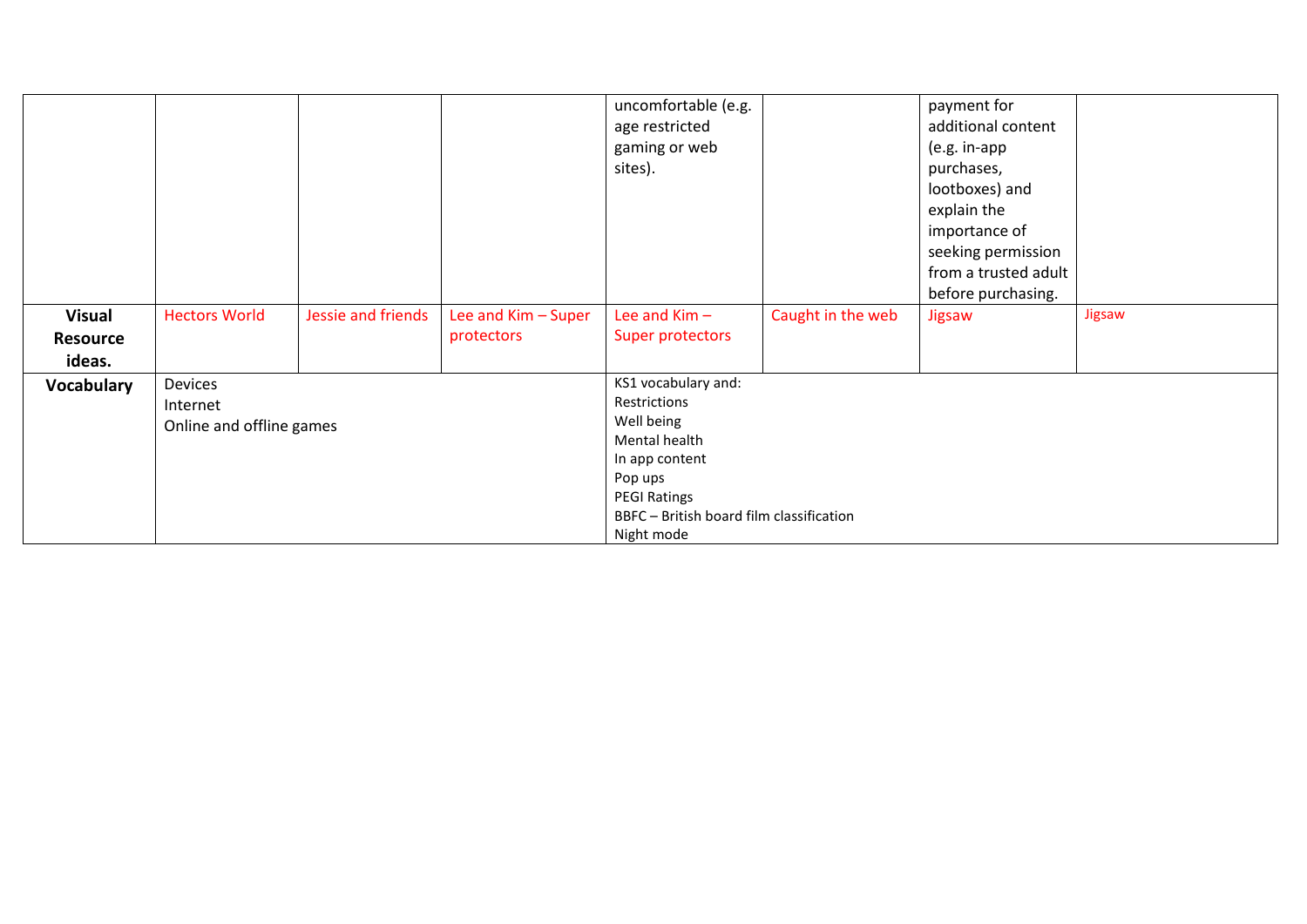|                    | <b>Reception</b>     | Year 1              | Year 2                 | Year <sub>3</sub>       | Year 4                | Year 5               | Year 6                      |
|--------------------|----------------------|---------------------|------------------------|-------------------------|-----------------------|----------------------|-----------------------------|
| <b>Privacy and</b> | I can identify       | I can explain that  | I can explain how      | I can describe          | I can describe        | I can explain what a | I can describe effective    |
| security           | some simple          | passwords are used  | some people may        | simple strategies       | strategies for        | strong password is   | ways people can manage      |
|                    | examples of my       | to protect          | have devices in        | for creating and        | keeping personal      | and demonstrate      | passwords (e.g. storing     |
|                    | personal             | information,        | their homes            | keeping passwords       | information private,  | how to create one.   | them securely or saving     |
|                    | information (e.g.    | accounts and        | connected to the       | private.                | depending on          |                      | them in the browser).       |
|                    | name, address,       | devices             | internet and give      |                         | context.              | I can explain how    |                             |
|                    | birthday, age,       | I can recognise     | examples (e.g.         | I can give reasons      |                       | many free apps or    | I can explain what to do if |
|                    | location).           | more detailed       | lights, fridges, toys, | why someone             | I can explain that    | services may read    | a password is shared, lost  |
|                    |                      | examples of         | televisions).          | should only share       | internet use is       | and share private    | or stolen. I can describe   |
|                    | I can describe       | information that is |                        | information with        | never fully private   | information (e.g.    | how and why people          |
|                    | who would be         | personal to         | I can describe and     | people they choose      | and is monitored,     | friends, contacts,   | should keep their           |
|                    | trustworthy to       | someone (e.g        | explain some rules     | to and can trust.       | e.g. adult            | likes, images,       | software and apps up to     |
|                    | share this           | where someone       | for keeping            |                         | supervision.          | videos, voice,       | date, e.g. auto updates.    |
|                    | information with;    | lives and goes to   | personal               | I can explain that if   |                       | messages,            |                             |
|                    | I can explain why    | school, family      | information private    | they are not sure or    | I can describe how    | geolocation) with    | I can describe simple ways  |
|                    | they are trusted.    | names). I can       | (e.g. creating and     | feel pressured then     | some online           | others.              | to increase privacy on      |
|                    |                      | explain why it is   | protecting             | they should tell a      | services may seek     |                      | apps and services that      |
|                    |                      | important to        | passwords).            | trusted adult.          | consent to store      | I can explain what   | provide privacy settings.   |
|                    |                      | always ask a        |                        |                         | information about     | app permissions are  |                             |
|                    |                      | trusted adult       | I can explain and      | I can describe how      | me;                   | and can give some    | I can describe ways in      |
|                    |                      | before sharing any  | give examples of       | connected devices       |                       | examples.            | which some online           |
|                    |                      | personal            | what is meant by       | can collect and         | I know how to         |                      | content targets people to   |
|                    |                      | information online, | 'private' and          | share anyone's          | respond               |                      | gain money or               |
|                    |                      | belonging to myself | 'keeping things        | information with        | appropriately and     |                      | information illegally;      |
|                    |                      | or others.          | private'               | others.                 | who I can ask if I am |                      |                             |
|                    |                      |                     |                        |                         | not sure. I know      |                      | I can describe strategies   |
|                    |                      |                     | I can explain how      |                         | what the digital age  |                      | to help me identify such    |
|                    |                      |                     | passwords can be       |                         | of consent is and     |                      | content (e.g. scams,        |
|                    |                      |                     | used to protect        |                         | the impact this has   |                      | phishing). I know that      |
|                    |                      |                     | information,           |                         | on online services    |                      | online services have terms  |
|                    |                      |                     | accounts and           |                         | asking for consent.   |                      | and conditions that         |
|                    |                      |                     | devices.               |                         |                       |                      | govern their use.           |
| <b>Visual</b>      | <b>Hectors World</b> | Jessie and friends  | Lee and $Kim -$        | Lee and Kim-            | Caught in the web     | Jigsaw               | Jigsaw                      |
| <b>Resource</b>    |                      |                     | Super protectors       | <b>Super protectors</b> |                       |                      |                             |
| ideas.             |                      |                     |                        |                         |                       |                      |                             |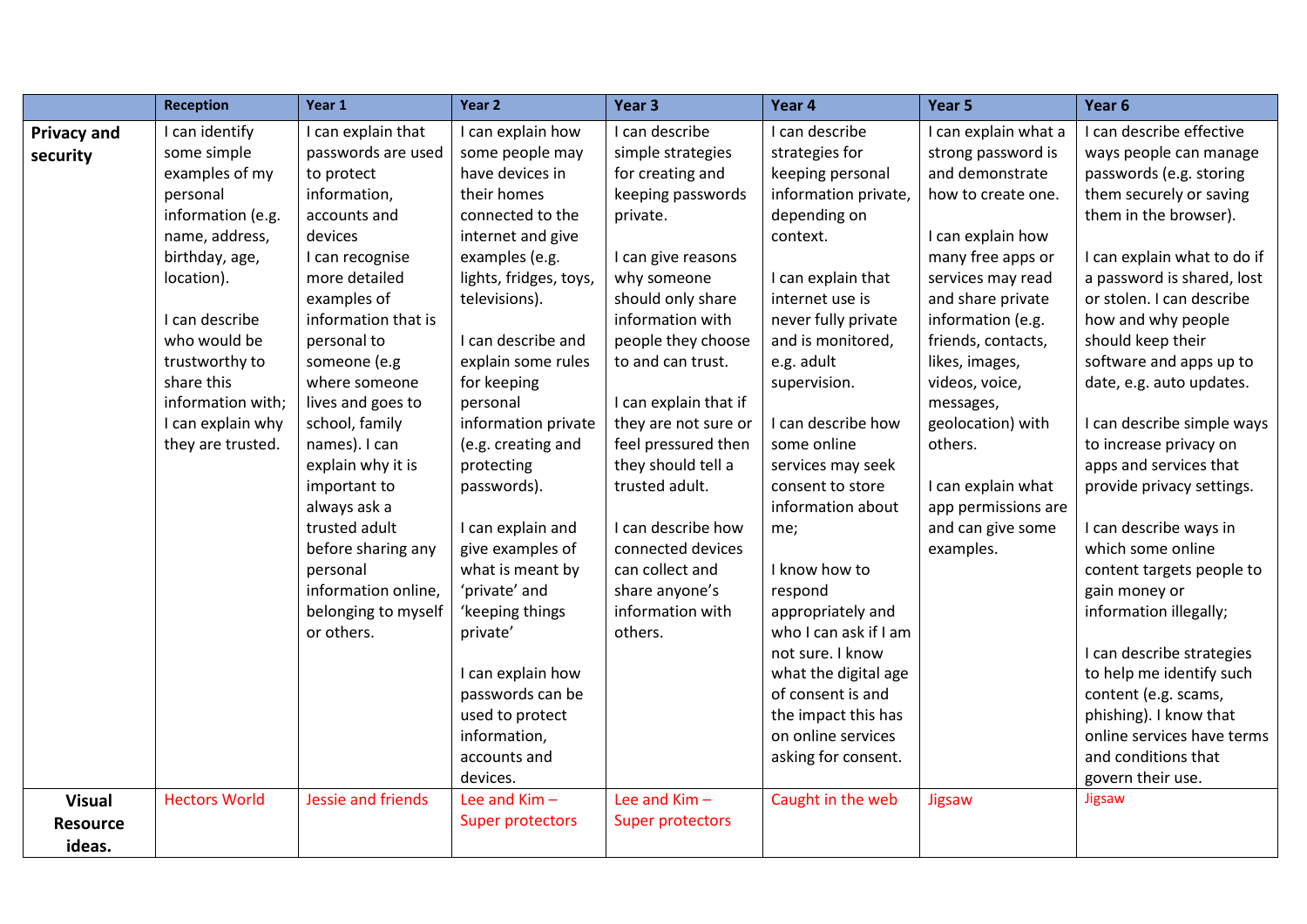| <b>Vocabulary</b> | Personal          | Personal               | Personal                       | KS1 vocabulary and:                    |  |  |
|-------------------|-------------------|------------------------|--------------------------------|----------------------------------------|--|--|
|                   | information       | information            | information                    | Pressure                               |  |  |
|                   | Trust/trustworthy | Trust/trustworthy      | Trust/trustworthy              | Connected devices                      |  |  |
|                   |                   | Passwords<br>Passwords |                                | Consent                                |  |  |
|                   |                   | Online sharing         | Online sharing<br>Social media | Digital age of consent<br>Online scams |  |  |
|                   |                   |                        |                                |                                        |  |  |
|                   |                   |                        | Private                        |                                        |  |  |